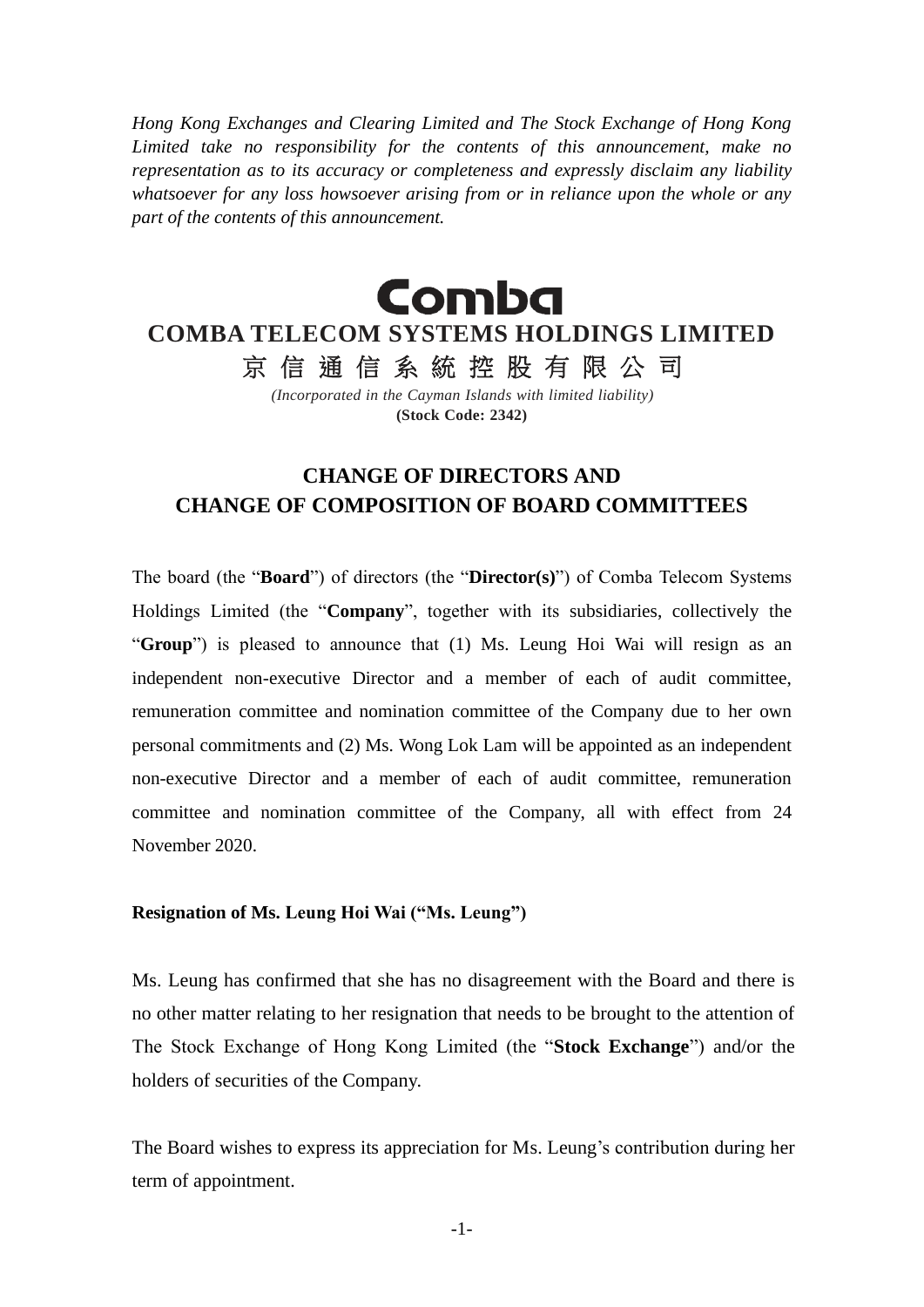## **Appointment of Ms. Wong Lok Lam ("Ms. Wong")**

Ms. Wong, aged 35, is a qualified lawyer practising in Hong Kong. She graduated from the Chinese University of Hong Kong and obtained a bachelor's degree in Business Administration (major in Accounting), a Juris Doctor degree, and a Postgraduate Certificate in Laws. Ms. Wong also obtained a Master of Laws from University College London in the United Kingdom. She qualified as a solicitor in 2012 and has over 8 years of legal and commercial experience in the domestic and international markets. She is also an accredited mediator in Hong Kong. Ms. Wong worked in various international and local law firms in Hong Kong. She is currently the Senior Legal Counsel of Asia Television Digital Media Limited.

As at the date of this announcement, saved as disclosed above, (i) Ms. Wong has not held any directorships in the last three years in any public companies the securities of which are listed on any securities market in Hong Kong or overseas; (ii) Ms. Wong does not have other major appointments or professional qualifications; (iii) Ms. Wong does not have any relationships with any Directors, senior management, substantial shareholders or controlling shareholders of the Company; (iv) Ms. Wong does not hold any positions with the Company or other members of the Group; and (v) Ms. Wong does not have, and is not deemed to have, any other interests or short positions in any shares, underlying shares or debentures (within the meaning of Part XV of the Securities and Futures Ordinance) of the Company.

Ms. Wong has entered into a letter of appointment with the Company for a term of three years which commences on 24 November 2020 and, subject to compliance with the relevant requirements of the Rules Governing the Listing of Securities on the Stock Exchange (the "**Listing Rules**"), will be renewable thereafter also subject to compliance with the Listing Rules and retirement by rotation and re-election requirements under the articles of association of the Company until terminated by either party by giving not less than six months' written notice. Ms. Wong's remuneration has been fixed at HK\$220,000 per annum, which are determined by the Board with reference to her duties, performance and responsibilities within the Group, the Group's remuneration